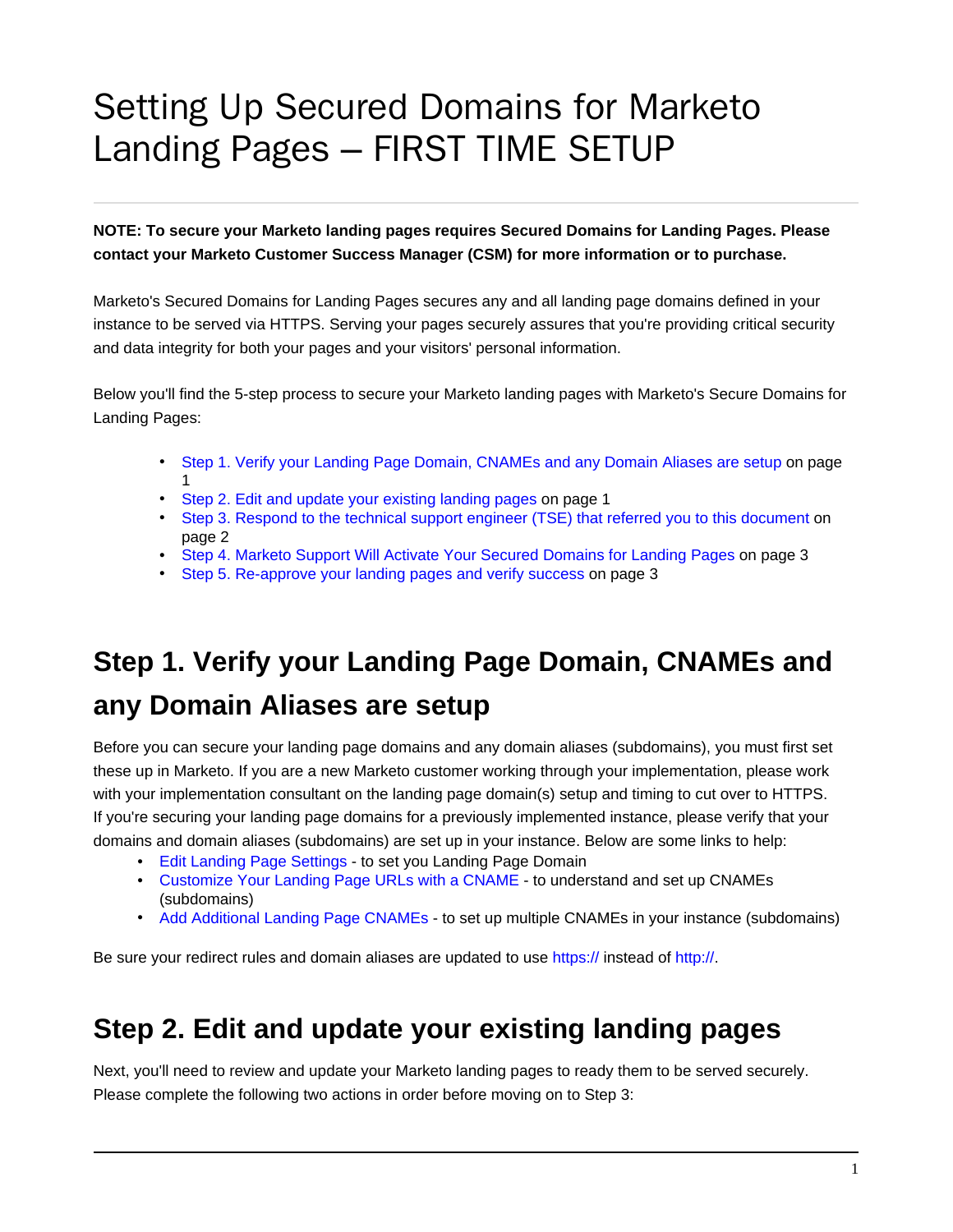If you purchased Marketo before January 2016, please un-approve and immediately re-approve all landing pages last updated before January 2016. This can be done in bulk in the Landing Pages section of Design Studio by selecting a group of pages for un-approve/re-approve via the "Landing Page Actions" menu. We recommend completing this step in batches of a maximum of 10-20 pages at a time. Instructions for doing so can be found here: [Approve Multiple Landing Pages at Once -](https://nation.marketo.com/external-link.jspa?url=https%3A%2F%2Fdocs.marketo.com%2Fdisplay%2Fpublic%2FDOCS%2FApprove%2BMultiple%2BLanding%2BPages%2Bat%2BOnce) [Marketo Docs - Product Documentation.](https://nation.marketo.com/external-link.jspa?url=https%3A%2F%2Fdocs.marketo.com%2Fdisplay%2Fpublic%2FDOCS%2FApprove%2BMultiple%2BLanding%2BPages%2Bat%2BOnce)

• You can see the "Last Updated" timestamp in the Landing Pages section of Design Studio.

| <b>Landing Pages</b>                          |                       |                                 |                       |                     |                       |                      |
|-----------------------------------------------|-----------------------|---------------------------------|-----------------------|---------------------|-----------------------|----------------------|
| New <b>v</b><br><b>Landing Page Actions v</b> |                       | <b>D</b> Edit Draft             | <b>b</b> Preview Page | Select All          |                       | ▭                    |
| <b>J</b> Show Archived                        |                       |                                 |                       |                     |                       |                      |
| Test                                          | Page<br>Approv        | Mobile Enabled                  | Template              | <b>Editing Mode</b> | Program               | <b>Last Updated</b>  |
| Page                                          | *LaunchF<br>$\bullet$ | No                              | Marketo Advanced -    | Free-form           | *LaunchPoint Techn    | Oct 20, 2017 8:20 PM |
| Page                                          | ◎<br>*LaunchF         | No                              | Marketo Advanced -    | Free-form           | *LaunchPoint Techn    | Oct 20, 2017 8:20 PM |
| Page                                          | $\bullet$<br>*LaunchF | No                              | Marketo Advanced -    | Free-form           | *LaunchPoint Techn    | Dec 5, 2017 11:26 AM |
| Page                                          | *LaunchF<br>$\bullet$ | No                              | Marketo Advanced -    | Free-form           | *LaunchPoint Techn    | Nov 14, 2017 7:58 AM |
| Page                                          | $\bullet$<br>*LaunchF | No                              | Marketo Advanced      | Free-form           | *LaunchPoint Techn    | Oct 20, 2017 8:20 PM |
| Page                                          | 01 - First            | Yes                             | Marketo Advanced -    | Free-form           | 01 - First 90 Days.00 | Jan 16, 2018 2:19 PM |
| $\mathbf{c}$                                  | ۰<br>Page             | ۰<br>$\mathbf \sigma$<br>of 314 | ₽<br>Θ<br>Quick Find  | 4                   | 4 rows selected       | 1-30 of 9409 items   |

Review each of your landing pages and change all images, JavaScript files and other links in your landing pages that currently contain "[HTTP://](https://nation.marketo.com/external-link.jspa?url=HTTP%3A%2F%2F)" to instead contain ["HTTPS://](https://nation.marketo.com/external-link.jspa?url=HTTPS%3A%2F%2F)".

- Once you have edited your landing pages, do not approve the draft. You will approve the drafts after your SSL activation in Step 4.
- You must still complete Step 1 before performing this step if you instance was created prior to January 2016.
- NOTE: Once you secure your Marketo landing pages to be served over HTTPS, you should not link to HTTP (unsecured) assets or pages from your secured landing pages.

Between the time of updating your links to HTTPS and the time you respond to the technical support engineer, there will be a short period in which your landing pages may show up to customers as a mixed-content warning. All links and emails will continue to work properly without disruption, however, and the customers are not at any risk.

For more detailed guidance, please see our recorded instructions below

#### <span id="page-1-0"></span>**Step 3. Respond to the technical support engineer (TSE) that referred you to this document**

If you have not yet purchased the Secured Domains for Landing Pages product, you will need to reach out to your CSM for this product before it can be activated on your pages.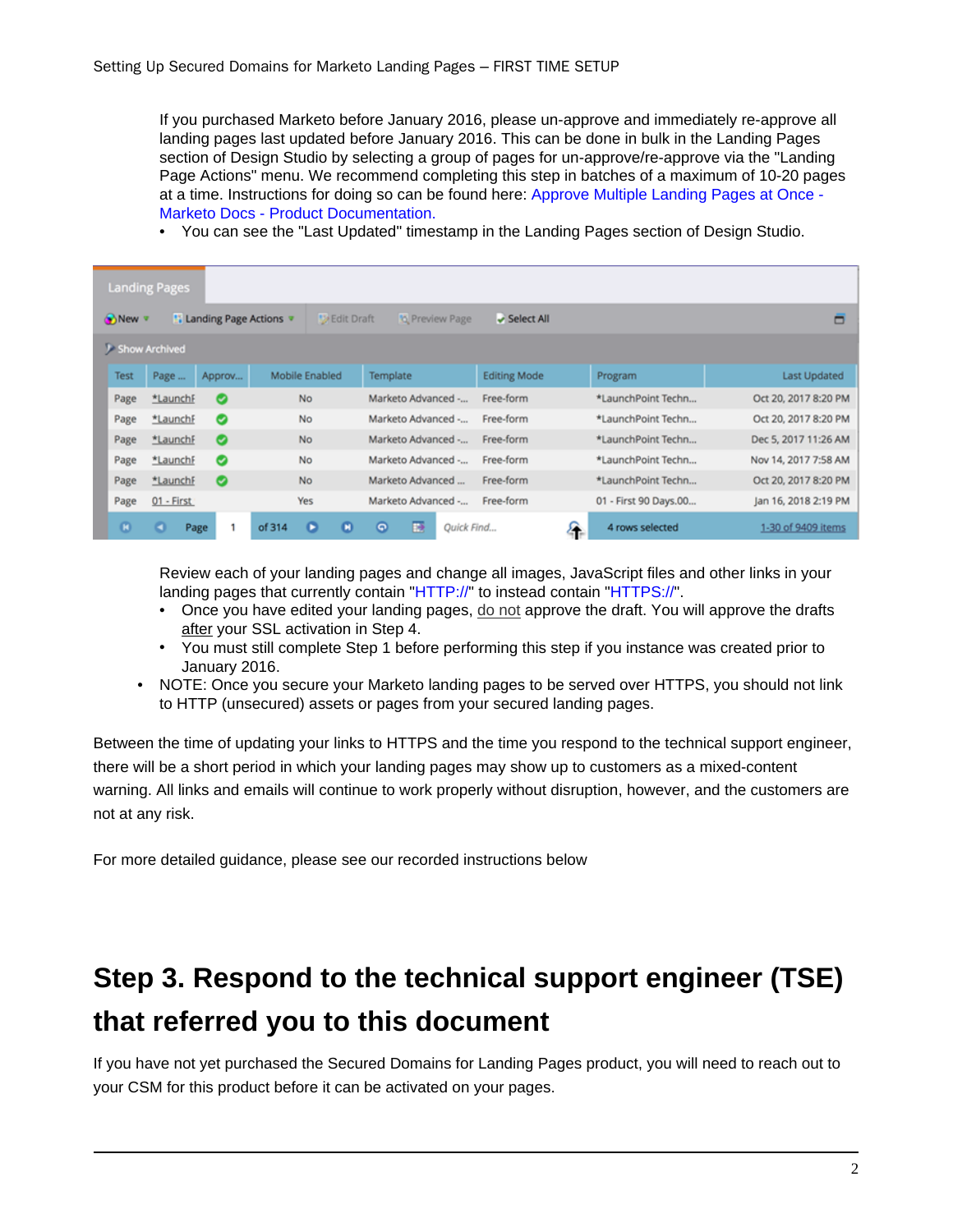Once you've set or verified your landing page domain and any domain aliases (subdomains), and reviewed your pages to update, please respond to the TSE or CSM that

Once the TSE gets confirmation from you that your new domains are set up, they will double check the settings and begin the process to generate an SSL Certificate for you. Marketo will then have certificates generated to cover all the domains and subdomains that you've set up in your instance. Within 3-business days, we will create a secure server endpoint.

**NOTE: It takes a minimum of 3-business days from the time you submit your support ticket for Marketo to create your secure server endpoint. Marketo's Support team will contact you when this is complete. We appreciate your patience during this 3-business days setup process.**

### <span id="page-2-0"></span>**Step 4. Marketo Support Will Activate Your Secured Domains for Landing Pages**

Once we've generated and loaded the necessary security certificate(s) to create your secure landing page server endpoint, we'll notify you that it is done and activate SSL for your Landing Pages.

## <span id="page-2-1"></span>**Step 5. Re-approve your landing pages and verify**

#### **success**

Once your Support Engineer has activated the switch to HTTPS for your instance, you must immediately take the following actions:

- Approve all draft pages that you edited from Step 2 above. This can be done in bulk in the Landing Pages section of Design Studio by selecting a group of pages to approve via the "Landing Page Actions" menu.
- If you include a Marketo landing page on a secure website using an iframe, you will need update the HTML to load the secure version of the landing page, otherwise the end user will get a security warning.
- Verify your pages are loading and rendering as expected. Contact Marketo Support with any issues you may encounter.

#### Questions & More Information

For more information, including and FAQ, please see the [Marketo Secured Domains for Landing Pages](https://nation.marketo.com/docs/DOC-5612-overview-faq-secured-domains-for-landing-pages) [Overview & FAQ](https://nation.marketo.com/docs/DOC-5612-overview-faq-secured-domains-for-landing-pages).

**Is this article helpful ?**